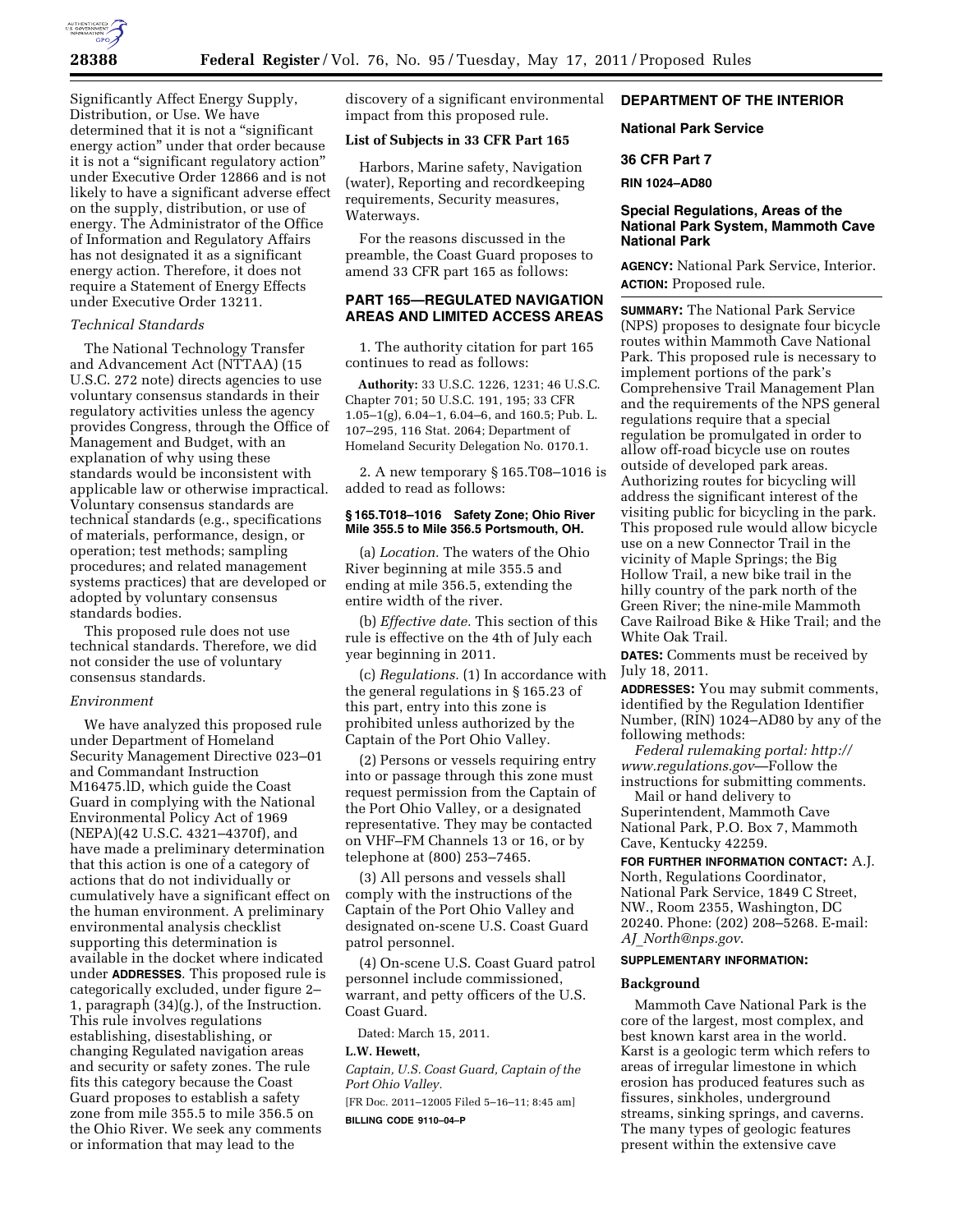system are the product of a unique set of conditions found nowhere else. The 365 miles of passageways that have been surveyed and mapped define Mammoth Cave as the longest cave system in the world.

The mission of Mammoth Cave National Park is to protect and preserve the extensive limestone caverns and associated karst topography, scenic river-ways, original forests, other biological resources, and evidence of past and contemporary ways of life. Mammoth Cave National Park also strives to provide for public education and enrichment through scientific study and to provide for the development and sustainable use of recreation resources and opportunities.

### **Legislation and Purpose of the Park**

As early as 1905, Members of the Kentucky Congressional delegation suggested Mammoth Cave as a national park.

In its April 18, 1926 report to the Secretary of the Interior, the Southern Appalachian National Park Commission recommended national park status for the Mammoth Cave region for, among other reasons, the:

\* \* \* beautiful and wonderful formations  $^{\star}$   $^{\star}$   $^{\star}$  great underground labyrinth  $^{\star}$   $^{\star}$ remarkable geological and recreational interest perhaps unparalleled elsewhere \* \* \* thousands of curious sinkholes of varying sizes through which much of the drainage is carried to underground streams, there being few surface brooks or creeks;

The Commission also recommended lands above ground in the region of the cave for inclusion in the national park because of the:

\* \* \* exceptional opportunity for developing a great national recreational park of outstanding service in the very heart of our Nation's densest population and at a time when the need is increasingly urgent and most inadequately provided for.

The Congress of the United States saw the value of including surface lands as part of the park. Language in Senate, Committee on Public Lands and Surveys, Report No. 823, May 10, 1926, and the House of Representatives, Committee on the Public Lands, Report No. 1178, May 12, 1926, on the bill to authorize Mammoth Cave National Park said the park would:

\* \* \* insure a great recreational ground \* \* \* where \* \* \* thousands of our people may find \* \* \* the most delightful outdoor recreation in \* \* \* \* traversing the picturesque and rugged hills and valleys and great forests of the region included in the proposed park area.

On May 25, 1926, Congress authorized the establishment of

Mammoth Cave National Park (44 Stat. 635), and on July 1, 1941, Mammoth Cave was declared a national park. Subsequently, the Great Onyx Cave and Crystal Cave properties were purchased and added to the park on April 7, 1961. The park now comprises 52,830 acres.

### **History of Trail Development**

The interest in outdoor recreation for the Mammoth Cave area identified in the 1926 Southern Appalachian Report has not diminished. Through the years, park managers have responded to changing trends in recreation: The Wild Cave tour began in 1969; a system of backcountry trails was initiated in the 1970s; in the 1980s, a horse livery on the park boundary began offering guided rides on park trails, and canoe and kayak liveries began shuttle services on the Green and Nolin rivers. In 2005, the Mammoth Cave Railroad Bike & Hike Trail was completed, connecting the heart of the park with one of the gateway communities (two other gateway communities have expressed interest in constructing similar trails); and the 2007 Comprehensive Trail Management Plan calls for bicycle use on certain trails in the park.

The Park has approximately 85 miles of open trails. While all trails are open to hiking, approximately 44.5 miles of trail are open to horses, approximately 22.5 miles of trail are open to bicycles, and 5.5 miles of trail accommodate both horses and bicycles.

Over the years, trails were improved and expanded into a series of loops which compose the first 6.5 miles of the front-country trail system in the vicinity of the park's visitor center and nearby Green River. Other trails, including trails at Sloans Pond, Turnhole Bend, Sand Cave, and Cedar Sink, were developed as short hikes to park features.

In the early 1970s, the park planned a series of trails in the more than 20,000 acres of backcountry area on the north side of the Green River. In 1974, those trails were officially opened to hiking and horseback riding. The main trails of that 55-mile system followed old and pre-existing dirt roads, with the remaining trails built as connections between those dirt roads to create loops.

In 1999, a local biking club asked park management about the possibility of permitting bicycling on one or more trails in the park. After further consideration, approximately 13 miles of trails were opened to bicycling on an experimental basis, while continuing to allow hiking and horseback riding on the same trails.

In February 2005, park officials organized the first Backcountry Summit

meeting between Mammoth Cave National Park, the Bowling Green League of Bicyclists, the Sierra Club, and the Mammoth Cave Equestrian Trail Riders Association. The purpose of this meeting was to provide an avenue of communication between park officials and all user groups regarding improving and maintaining backcountry trails and other backcountry issues.

#### **Comprehensive Trail Management Plan**

To address increasing demands for trail use, the Park developed a Comprehensive Trail Management Plan and Environmental Assessment (EA) in 2007 to insure protection of park resources while providing for public use of the trails.

The purpose of the trail plan was to develop and implement objectives and strategies for the protection, management, and use of trails park-wide for a period of 10 years. The plan identifies designated trails and access points as well as the type of activity (hiking, biking, horseback riding, or a combination of those activities) for which each trail could be used.

The park staff utilized NPS Management Policies 2006 and the purposes for which the park was established by Congress to develop objectives and ensure the appropriateness of designating trails and the uses allowed for each trail within Mammoth Cave National Park.

One of the most important concepts incorporated into the trail plan was sustainability. Under the plan, the park will use sustainable material and techniques for trail maintenance and future trail design and construction projects. The park will use techniques such as maximum grade limits, water bars, and large dips in the trail called grade reversals to minimize or slow erosion from water and use. The park will build bridges and utilize materials such as gravel, landscape timbers, and geotextile to create a more durable trail surface and protect potentially vulnerable trail features.

The park trail plan proposed actions that could have environmental consequences, such as constructing trails or changing trail alignments, so NPS was required by the National Environmental Policy Act (NEPA) to evaluate the potential environmental impacts of those actions. The associated EA evaluated several alternative proposed actions or variations for a trail plan, including a ''no action'' alternative that would not change the way the trails were currently managed.

The draft plan and accompanying EA were prepared after a public meeting on June 29, 2006, and after a public scoping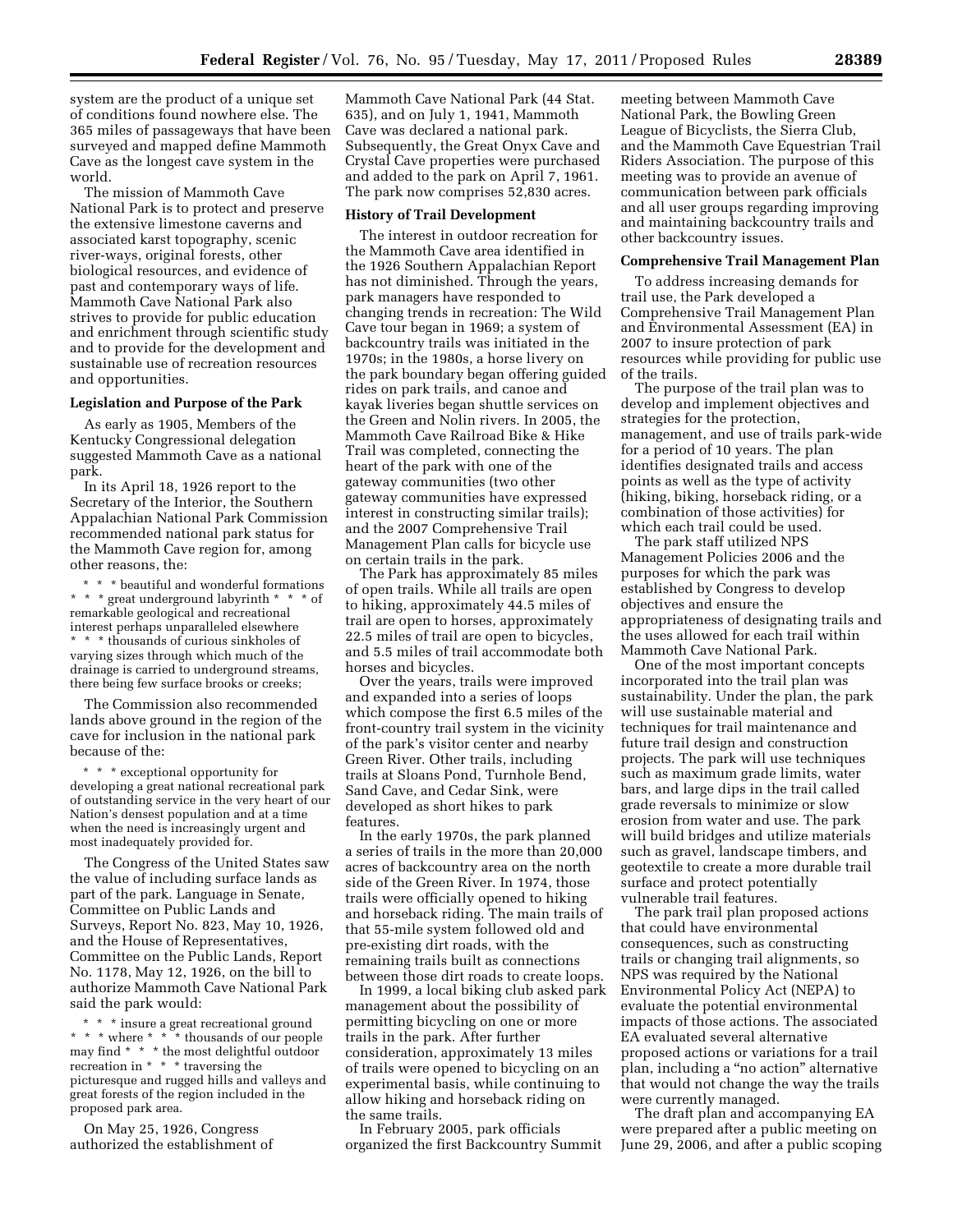period from June 29 to July 14, 2006. After the draft plan and accompanying EA were prepared and published, NPS held a second public meeting on February 7, 2008 in conjunction with a 60-day comment period from January 24, 2008 to March 24, 2008.

### **Selected Alternative**

On November 14, 2008, the park selected Alternative 4. A finding of no significant impact (FONSI) for the Comprehensive Trail Management Plan was approved on December 18, 2008. Public comment was overwhelmingly in support of Alternative 4 and opposed to the park's proposed preferred alternative, Alternative 5. The primary difference between the two alternatives is that under Alternative 4, NPS would construct a new trail primarily for bicycle use whereas Alternative 5 called for removal of horses from the existing First Creek Trail, in order to allow bicycles on that trail.

The NPS has determined bicycle use to be appropriate for certain trails in Mammoth Cave National Park, with the incorporation of sustainable design, construction, and maintenance standards and materials. Minimizing trail damage and deterioration and the accompanying environmental impacts is an essential element of Alternative 4. This alternative also separates horse and bicycle use in response to public concerns about user conflict or significant changes in or effect on visitor use due to conflict. To address these concerns, bicycle use will be eliminated on the Sal Hollow, Buffalo, and Turnhole Bend Trails, and the Big Hollow Trail will be constructed for bicycle use.

The Plan, EA and Finding of No Significant Impact, (FONSI), are available online at: *[http://www.nps.gov/](http://www.nps.gov/maca/parkmgmt/planning)  [maca/parkmgmt/planning](http://www.nps.gov/maca/parkmgmt/planning)*.

### **Connector Trail**

Subject to the results of this rulemaking, a new connector trail will be designed and constructed for the purpose of connecting access points and areas with trails, including the Maple Springs Group Campground, Maple Springs Trailhead, Mammoth Cave International Center for Science and Learning, Big Hollow Trailhead, and the Raymer Hollow Trailhead. This connector would run from the Maple Springs Trailhead to the Raymer Hollow Trailhead, and would be a wide, hardened-gravel trail to facilitate heavy use and two-way traffic of hikers, bicyclists, and horseback riders. The section of the connector trail between Maple Springs Trailhead and the Big Hollow Trailhead would be designated

as multiple-use, and the section from the Big Hollow Trailhead to the Raymer Hollow would be restricted to hikers and horses. As part of the connector trail development, a new parking area would be constructed along the Green River Ferry Road at the Big Hollow Trailhead.

The new parking area along the Green River Ferry Road would allow bicyclists, hikers, and equestrians access to the horse and hiking trails or Big Hollow Trail without using the multiple-use part of the connector. The lot adds parking capacity to the trail system, as well as allowing visitors to separate themselves from other user groups. When the connector trail is complete, the trailhead and trails at the Good Spring Baptist Church will be eliminated, as access will no longer be needed to the Raymer Hollow Trail. Further, elimination of the trails and trailhead would greatly reduce the impact on and degradation of the Good Springs Baptist Church cultural site.

Currently, the only way for equestrians, bicyclists, and hikers to access trailheads is by using the Maple Springs Loop Road and the Good Spring Church Road, which can be congested with large pickup trucks, horse trailers, and other passenger vehicles. Use of those roadways creates a potential hazard from traffic for trail users. The connector trail will provide an alternative to using the roads, and increase public safety by getting these trail users away from the roads and the potential for collision with vehicles.

### **Big Hollow Bicycle Trail**

The selected alternative includes a six-mile single track mountain-bike-type loop, named the Big Hollow Trail, which is being constructed east of the Green River Ferry Road-North and on the ridge west of Big Hollow. Bicycling and hiking would be allowed, but the trail would be closed to horse use. Public comment on the EA was substantially in support of construction of this trail for bicycle use.

This new trail increases opportunities for bicycle use without reducing the trails accessible to horse use, while maintaining separation of horse and bicycle users. Separation of these activities should improve the recreational experience for user groups and offer bicyclists access to backcountry scenery.

Since the trail would be new construction, the selected alternative will have more impact on park resources than other alternatives, but we concluded will still not have a significant effect on the environment. Vegetation will be removed on the trail

surface, and cleared along the trail margins, but sustainable materials and construction techniques will be used to build the trail which will help control and minimize surface degradation, erosion and other adverse effects on surrounding park resources. This trail will not pass through floodplains, cross streams, or be located near wetlands, and therefore is expected to have no new impacts on water resources.

Vegetation and tree removal identified in this alternative would be completed in accordance with the "Biological Opinion for the Effects of the Hazard Tree Removal and Vegetation Management Program to the Indiana Bat at Mammoth Cave National Park, Kentucky'' to ensure the activities would be considered ''not likely to adversely affect'' the species.

To minimize any effect on archeological resources, the park will survey areas where ground disturbance would take place and adjust trail alignment to avoid adverse impacts. This trail will not pass through or near cultural sites.

### **Mammoth Cave Railroad Bike & Hike Trail**

An environmental assessment for the Mammoth Cave Railroad Bike & Hike Trail was completed in 1999, and amended in 2004. Between 2004 and 2007, the National Park Service constructed a nine-mile, graveled hiking and biking trail. The Mammoth Cave Railroad Bike & Hike Trail follows the general route of a historic railroad bed leading from the visitor center to the park boundary at Park City and receives significant daily use. The trail passes close enough to the campground area to provide hiking and bicycling opportunities for those camping at the park. The trail continues past the campground, through low wetlands and higher elevations on the ridge-tops, providing the user with a varied ecological view of the park. Several wayside exhibits along the trail recount historic facts regarding the old railroad route, including past events and structures that played a significant role in the history of the area. The Bike and Hike trail was designed and constructed utilizing modern technology and sustainable design. The eight-foot wide graveled surface was designed to offer a comparatively easy, family-style bicycle trail as opposed to the single-track, mountain-bike-type Big Hollow Trail.

The Bike and Hike trail will connect to historic Bell's Tavern upon completion of Park City's bike trail. The park has recently received expressions of interest from the communities of Cave City and Brownsville to construct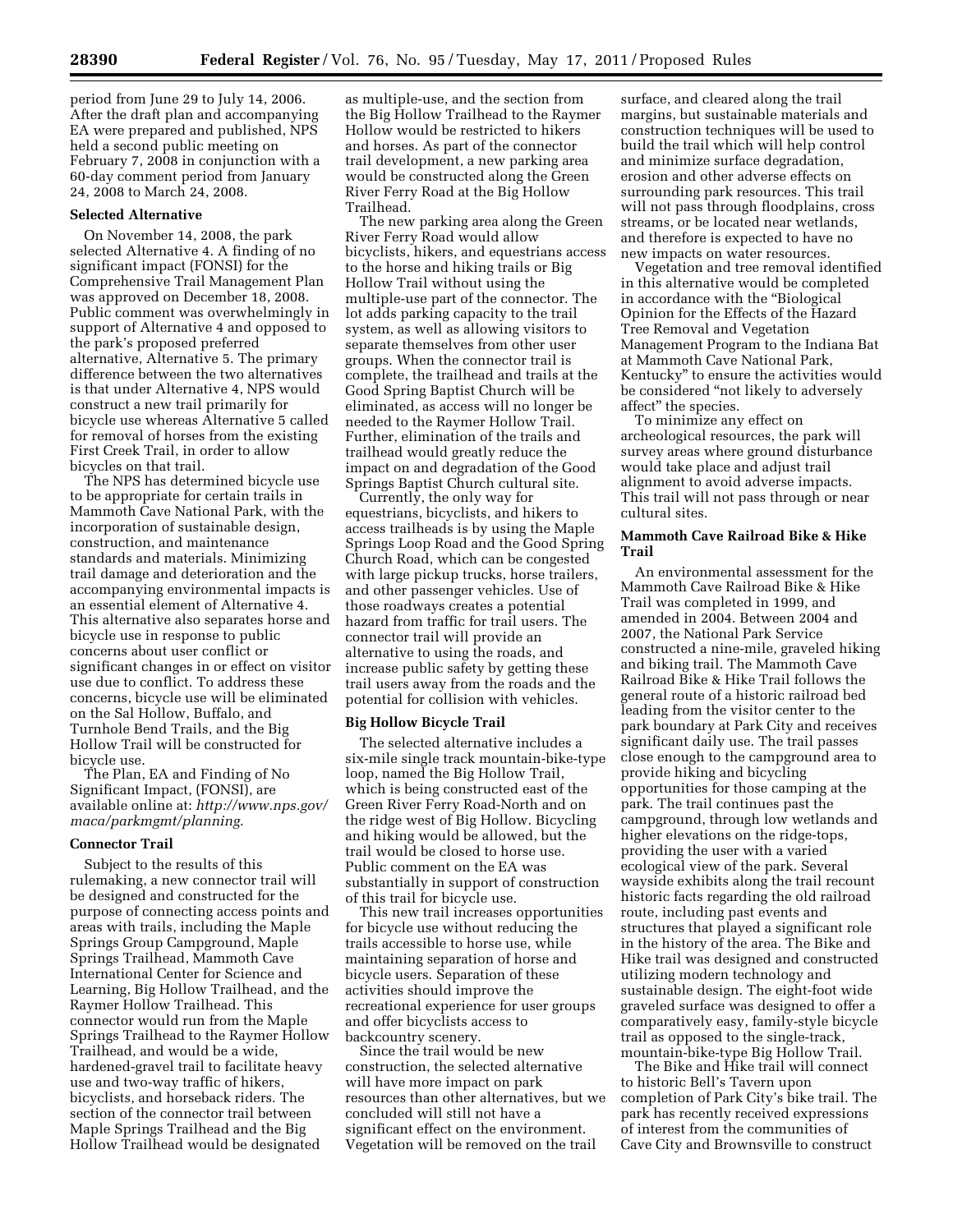similar bike trails that could connect with the Mammoth Cave Railroad Bike and Hike Trail. These improvements would provide opportunities for the use of the park and contribute to the 'Connecting People to Parks' initiative of the NPS and the President's America's Great Outdoors initiative.

### **White Oak Trail**

The Comprehensive Trail Management Plan also identified the White Oak Trail as a multiple-use trail, and this proposed rule would designate it as a trail for bicycles in addition to hiking and horseback riding. The trail is on an old roadbed and is wide, fairly level, and currently has a relatively low level of use. The flat and wide nature of the trail provides conditions that would tend to minimize user conflicts and support the multiple-use designation. The NPS would continue to occasional use this trail for administrative vehicle access to backcountry sites for emergency response and to conduct maintenance and monitoring activities.

### **Effect of This Proposed Rule**

The purpose of this proposed rule is to authorize bicycle use on the Connector, Big Hollow, Mammoth Cave Railroad Bike and Hike, and White Oak trails. NPS regulations require a special regulation for such use, since the trails do not fall within developed areas of the park, and they are not park roads. Without such a special rule, bicycling could not be authorizes on these trails, and the full park-wide trails management plan could not be implemented.

### **Compliance With Other Laws and Executive Orders**

### *Regulatory Planning and Review (Executive Order 12866)*

This document is not a significant rule and is not subject to review by the Office of Management and Budget under Executive Order 12866.

1. This rule will not have an effect of \$100 million or more on the economy. It will not adversely affect in a material way the economy, productivity, competition, jobs, the environment, public health or safety, or State, local, or Tribal governments or communities. It is anticipated that establishment of these trails will generate positive benefits and no costs to visitors, businesses, or local communities. This conclusion is based on the results of an NPS economic analysis of the effects of the rule, dated November 17, 2009, which is available on *[http://](http://www.regulations.gov)  [www.regulations.gov](http://www.regulations.gov)*.

2. This rule will not create a serious inconsistency or otherwise interfere

with an action taken or planned by another agency. Actions taken under this rule will not interfere with other agencies or local government plans, policies, or controls. This is an agency specific rule.

3. This rule does not alter the budgetary effects of entitlements, grants, user fees, or loan programs or the rights or obligations of their recipients. No grants or other forms of monetary supplements are involved.

4. This rule does not raise novel legal or policy issues. The rule implements the special regulation required by NPS general regulations, to allow bicycle use on four trails designated as bicycle routes, within Mammoth Cave National Park.

# *Regulatory Flexibility Act (RFA)*

The Department of the Interior certifies that this document will not have a significant economic effect on a substantial number of small entities under the Regulatory Flexibility Act (5 U.S.C. 601 *et seq.*). This conclusion is based on the results of an NPS economic analysis of the effects of the rule, dated November 17, 2009, available for review at: *[http://www.nps.gov/maca/](http://www.nps.gov/maca/parkmgmt/planning) [parkmgmt/planning,](http://www.nps.gov/maca/parkmgmt/planning)* which incorporated a regulatory flexibility threshold analysis. The rule would reasonably increase park visitation and thereby generate benefits for businesses, including small entities, through increased visitor spending. Consequently, the rule will not impose a significant economic impact on a substantial number of small entities.

## *Small Business Regulatory Enforcement Fairness Act (SBREFA)*

This rule is not a major rule under 5 U.S.C. 804(2), the Small Business Regulatory Enforcement Fairness Act. This rule:

a. Does not have an annual effect on the economy of \$100 million or more. There are no businesses in the surrounding area economically dependent on continued bicycle use on these trails. The November 2009 NPS economic analysis estimated that the rule would add a benefit to local business in the form of new visitors attracted to the area to use the trails, and not have an effect of \$100 million on the economy.

b. Will not cause a major increase in costs or prices for consumers, individual industries, Federal, state, or local government agencies, or geographic regions. The rule will not impose restrictions on local businesses in the form of fees, training, record keeping, or other measures that would increase costs.

The economic analysis projected a net benefit for the Federal government and a consumer surplus of \$27.02/day for new visitors and \$12.01/day for current visitors.

c. Does not have significant adverse effects on competition, employment, investment, productivity, innovation, or the ability of U.S. based enterprises to compete with foreign based enterprises. The rule is internal to National Park Service operations, and has been determined through economic analysis not to have adverse effects.

### *Unfunded Mandates Reform Act (UMRA)*

This rule does not impose an unfunded mandate on State, local, or Tribal governments or the private sector of more than \$100 million per year. The rule does not have a significant or unique effect on State local or Tribal governments or the private sector. This rulemaking addresses only actions that will be taken by the National Park Service. It will not require any state, local or Tribal government to take any action that is not funded; it is an agency specific rule and imposes no requirements on small governments.

A statement containing the information required by the Unfunded Mandates Reform Act (2 U.S.C. 1531 *et seq.*) is not required.

### *Takings (Executive Order 12630)*

Under the criteria in Executive Order 12630, this rule does not have significant takings implications. A taking implication assessment is not required. This rule designates park trails inside the park, and though the trails may connect with trails external to the park, the rule does not require the taking of land for trail outside the park.

### *Federalism (Executive Order 13132).*

Under the criteria in Executive Order 13132, this rule does not have sufficient federalism implications to warrant the preparation of a Federalism summary impact statement. This rule only effects use of NPS administered lands. It has no effect on other areas. A Federalism summary impact statement is not required.

### *Civil Justice Reform (Executive Order 12988)*

This rule complies with the requirements of Executive Order 12988. Specifically, this rule:

a. Meets the criteria of section 3(a) requiring that all regulations be reviewed to eliminate errors and ambiguity and be written to minimize litigation; and